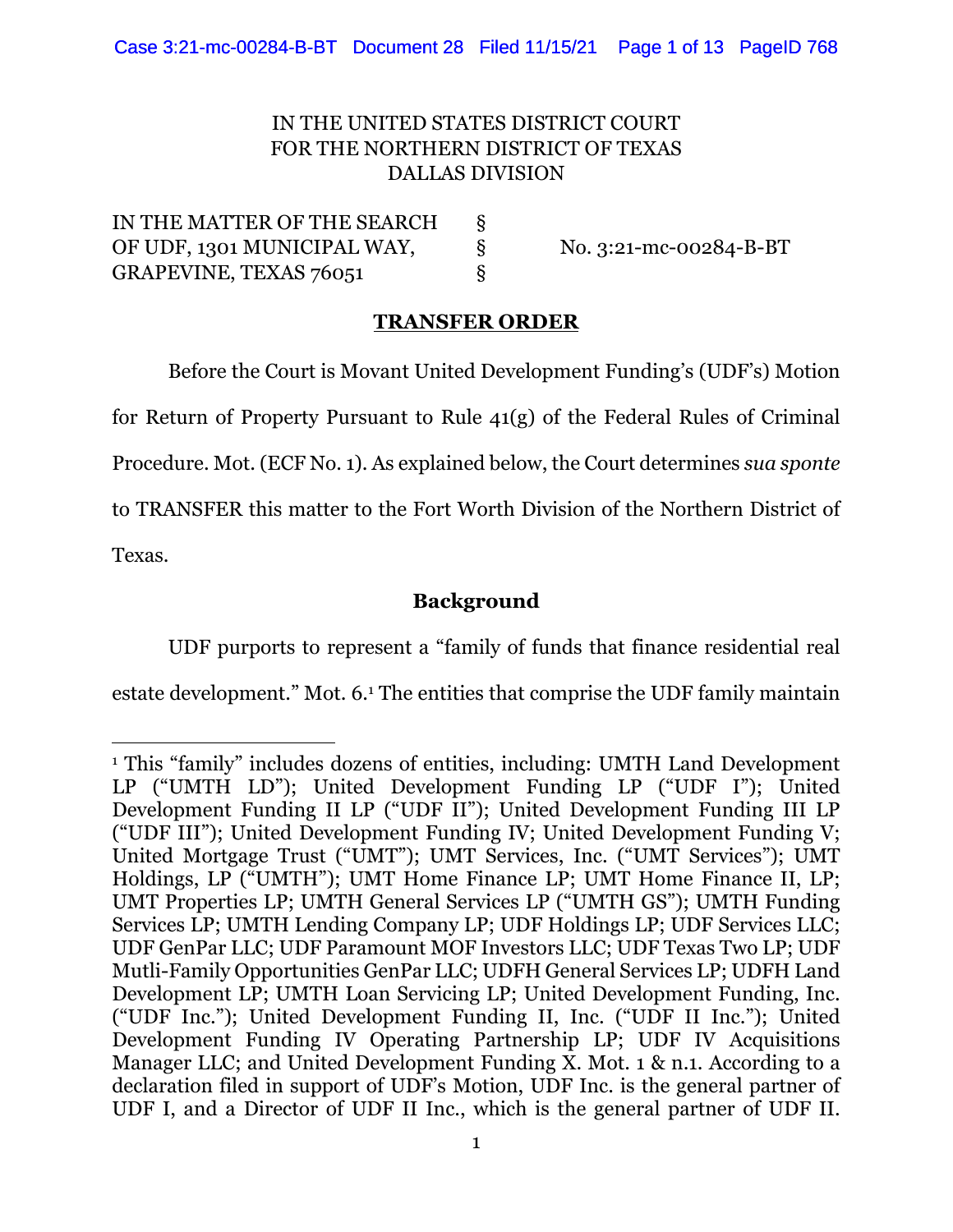offices in Grapevine, Texas. *See* Greenlaw Decl. 2, ¶ 4 (ECF No. 1-3). Grapevine is a city in Tarrant County, Texas, which is in the Fort Worth Division of the Northern District of Texas. 28 U.S.C. § 124(a)(2).

On February 18, 2016, the Federal Bureau of Investigation executed a search warrant at UDF's offices and agents seized a significant volume of material—more than 40 terabytes of data—in electronic and physical form. Reply 3 (ECF No. 15). The seized material includes allegedly privileged information and documents.

While UDF has not been indicted in the five years since the search, UDF and various of its owners, officers, and employees have engaged the government in a series of discussions regarding the seized material. *See generally* Mot. 8-13; Gov't's Resp. 3-10 (ECF No. 11-1); *see also In re Search of 1301 Municipal Way*, 3:19-mc-004-B (Rule 41(g) motion filed January 15, 2019, seeking return of seized materials on the basis that UDF needed the materials to conduct ongoing business operations). These talks broke down as the government's criminal investigation progressed and, on August 23, 2021, UDF filed the pending Rule 41(g) Motion in this Division asking the Court to order the return of the originals and all copies of

Greenlaw Decl. 1-2, ¶ 3 (ECF No. 1-3). UMT Services is the general partner of UMTH. *Id.* UMTH LD and UMTH GS are subsidiaries of UMTH which manage and provide services to other funds in the UDF family. *Id.* UMTH LD is the general partner of UDF III, and UMT Services is the general partner of UMTH LD*. Id*. UDF Land GP, LLC is the general partner of UDF Land GenPar, L.P., which in turn is the general partner of United Development Funding Land Opportunity Fund, L.P. ("UDFLOF LP") and the managing member of United Development Funding Land Opportunity Fund Investors, LLC ("UDFLOF LLC"), and these companies are also managed by UMTH LD. UMTH GS is the advisor to UMT. *Id.*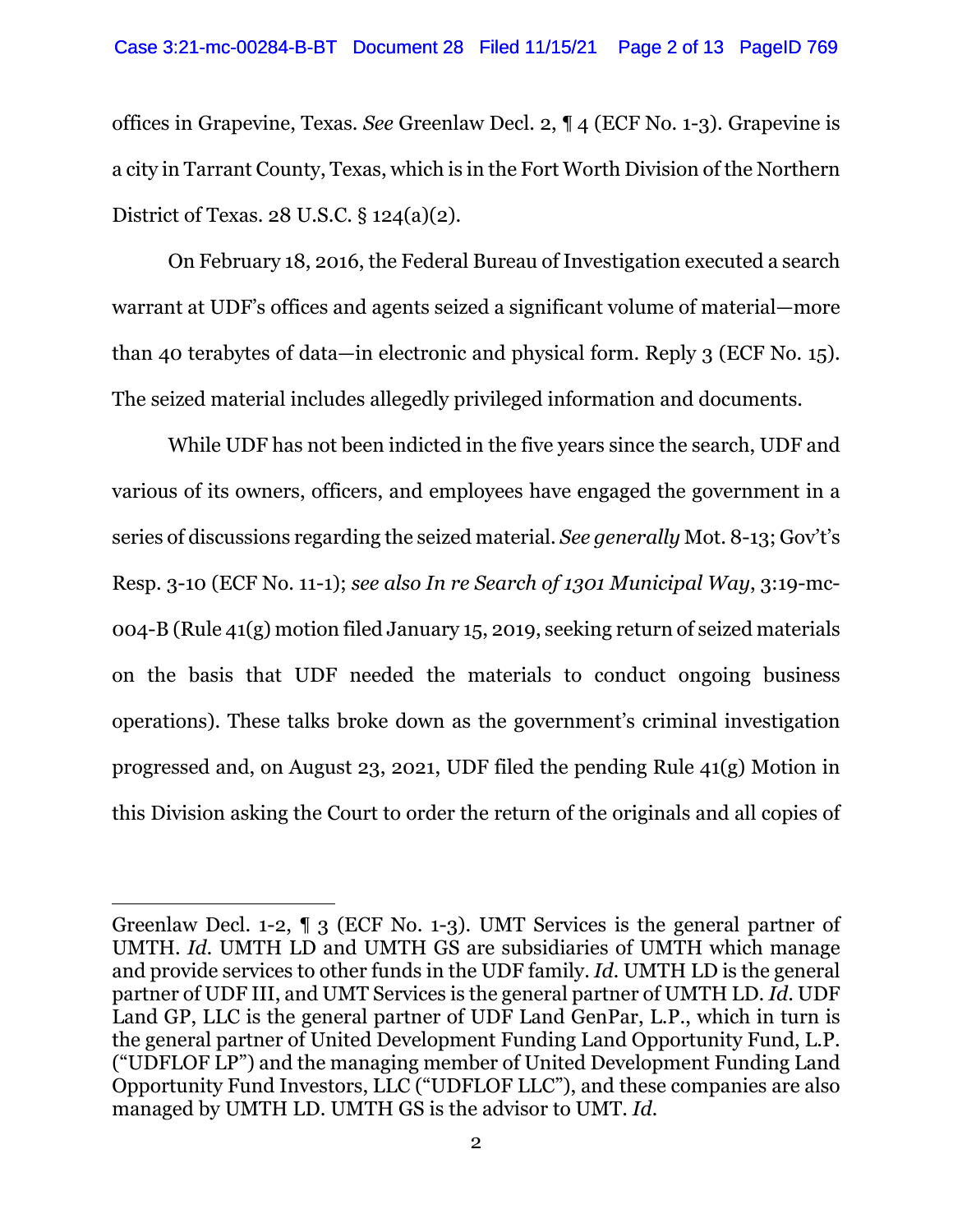*all* the materials seized during the 2016 search of UDF's offices. Mot. 23-24; *see also* Fed. R. Crim. P. 41(g) ("A person aggrieved by an unlawful search and seizure of property or by the deprivation of property may move for the property's return.").

As grounds for its Motion, UDF contends the FBI's 2016 search was "unconstitutionally overbroad" and resulted in the seizure of privileged material, which the government failed to timely review and improperly shared with the prosecution team. Mot. 2. Relying on the Fifth Circuit's recent decision in *Harbor Healthcare Sys., L.P. v. United States*, 5 F.4th 593 (5th Cir. 2021), UDF argues it is entitled to the return of all the seized materials because it has a need to protect the privacy of the privileged materials. Mot. 22.

The Court construed UDF's Rule 41(g) Motion as a miscellaneous civil action because there were no criminal proceedings pending against UDF. *See United States v. Approximately Two Hundred Twenty-Two (222) Firearms & Firearm Accessories*, 2021 WL 1851031, at \*3 (N.D. Tex. May 6, 2021)("Despite being found in the Rules of Criminal Procedure, motions for return of property under Rule 41(g) are considered independent civil actions when an indictment has not been filed . . . .") (citing *United States v. Search of L. Off., Residence, & Storage Unit Alan Brown*, 341 F.3d 404, 409 (5th Cir. 2003)); *see also Harbor Healthcare*, 5 F.4th at 596 (recognizing Rule 41(g) motion filed when "there was not yet any criminal proceeding against [the movant]" was properly filed as its own civil case). UDF and the government briefed their arguments, and the Court held a hearing on the Motion on October 27, 2021. Since then, the interested parties have continued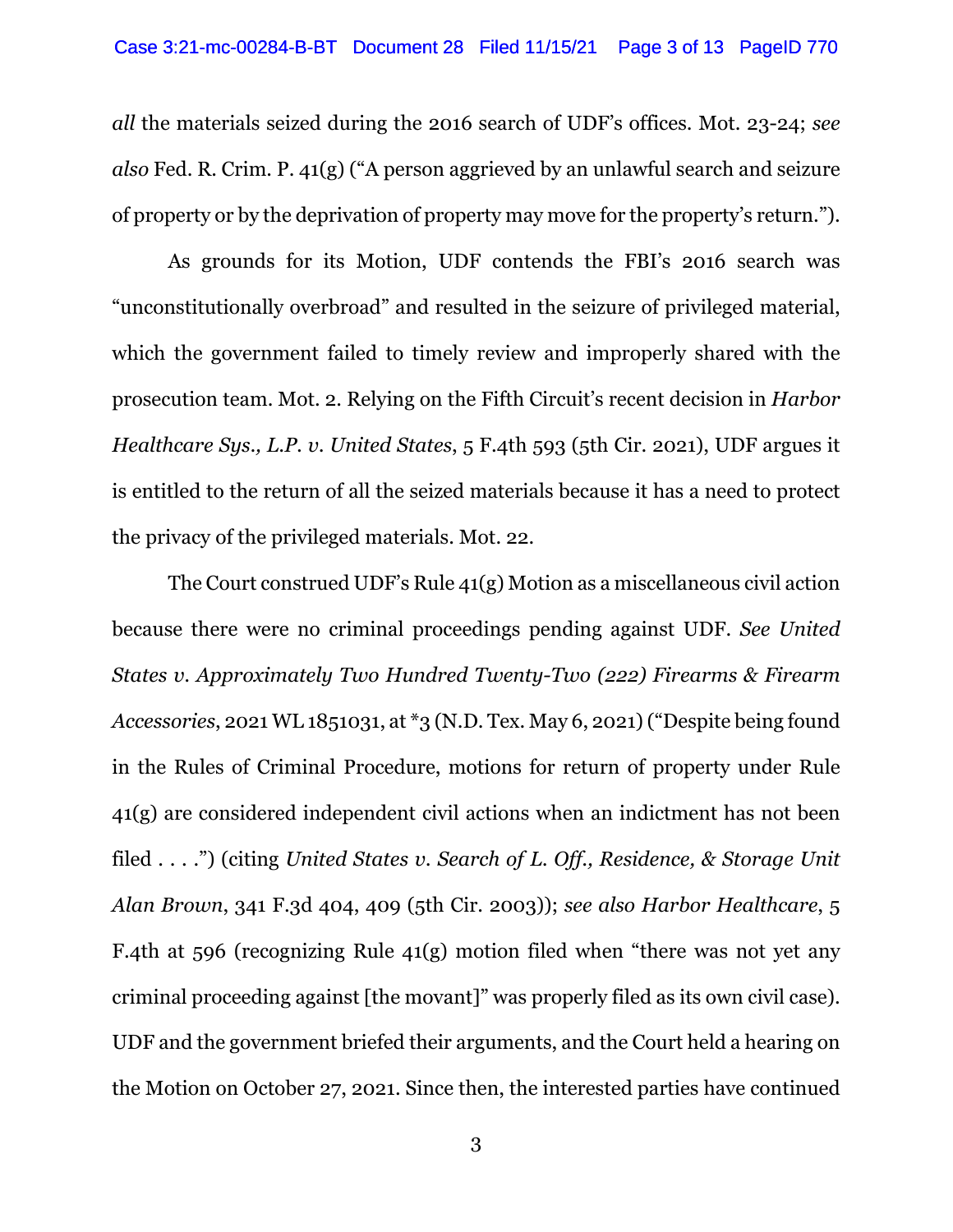to negotiate and to supplement the record. *See* ECF Nos. 22, 24, 26 (filed October 28, November 5, and November 10, 2021). On October 29, 2021, the government returned to UDF's counsel approximately four banker's boxes of original documents that UDF's counsel previously claimed were privileged. Gov't Supp. 2 (ECF No. 26).

Shortly before the hearing, on October 15, 2021, a grand jury in the Fort Worth Division returned a ten-count indictment charging four UDF executives— Hollis Greenlaw, Benjamin Wissink, Cara Obert, and Jeffrey Jester—with conspiracy to commit wire fraud, conspiracy to commit securities fraud, and securities fraud. *United States v. Greenlaw, et al.*, 4:-21-cr-289-Y. And since the hearing, the indicted executives have filed several motions in the criminal action pending in Fort Worth challenging the 2016 warrant and seeking suppression of all the evidence seized during the 2016 search, including on grounds that the warrant was overbroad and resulted in the improper seizure of privileged materials. Mots. (ECF Nos. 34, 35, 36). The criminal trial is currently set to begin January 3, 2022. Sched. Order (ECF No. 75).

In view of all the circumstances, the Court considers whether a *sua sponte* transfer to the Fort Worth division is appropriate.

### **Legal Standards**

As noted above, motions for return of property under Rule 41(g) are considered independent civil actions when, as here, no indictment has been filed against the Movant. *See Approximately Two Hundred Twenty-Two (222)* 

4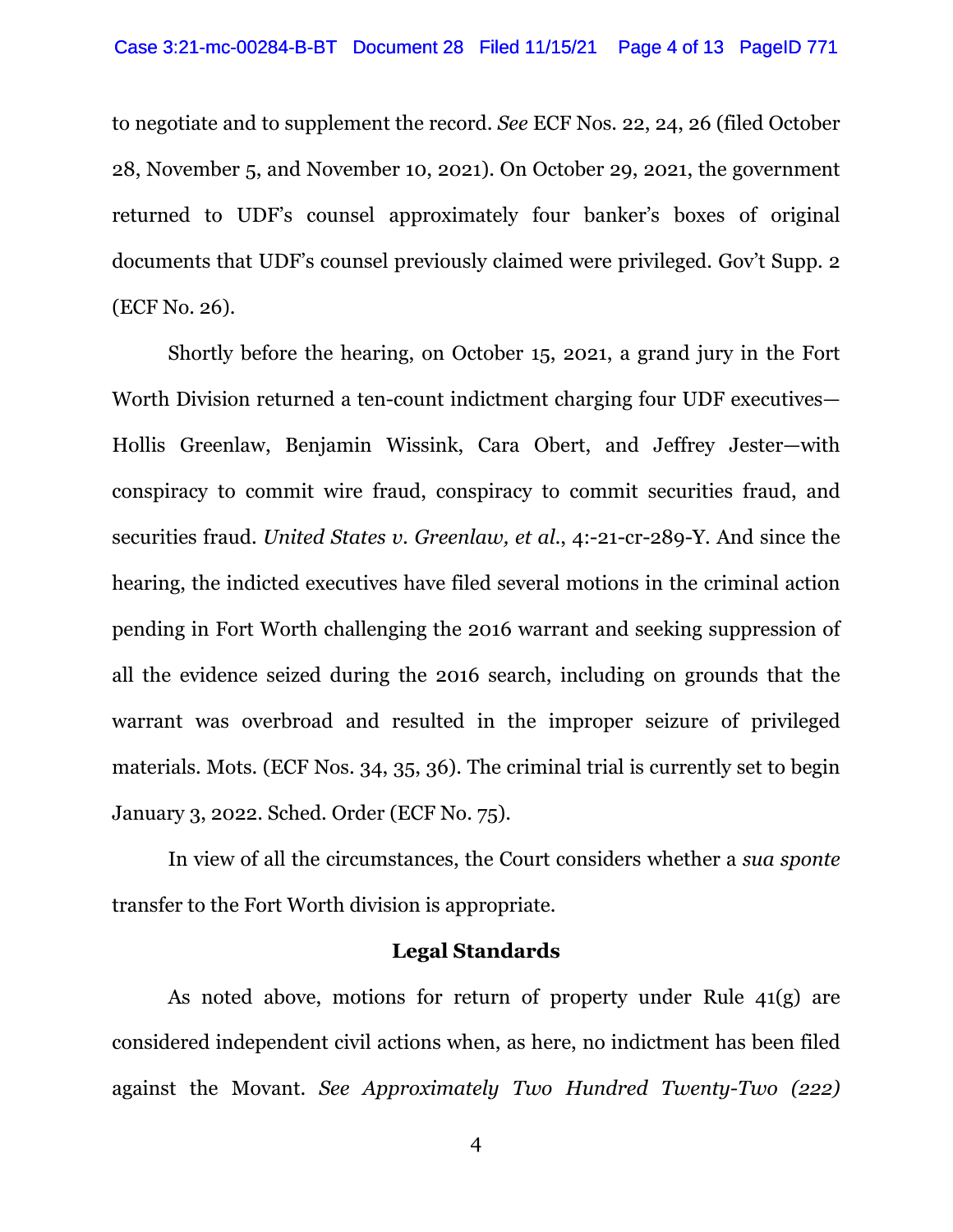*Firearms & Firearm Accessories*, 2021 WL 1851031, at \*3 (observing that motions for return of property under Rule 41(g) are considered independent civil actions when an indictment has not been filed). "For the convenience of parties and witnesses, in the interest of justice, a district court may transfer any civil action to any other district or division where it might have been brought or to any district or division to which all parties have consented." 28 U.S.C. § 1404(a). A court may transfer a case under Section 1404(a) *sua sponte*. *Mills v. Beech Aircraft Corp., Inc.*, 886 F.2d 758, 761 (5th Cir. 1989). Indeed, a district court has broad discretion to transfer a case under Section 1404(a). *Jarvis Christian Coll. v. Exxon Corp.*, 845 F.2d 523, 528 (5th Cir. 1988).

Initially, Section 1404(a) requires the court to evaluate whether the suit could have been brought in the district or division to which the court considers transferring it. *In re Horseshoe Entm't*, 337 F.3d 429, 433 (5th Cir. 2003) (per curiam). If the case could properly have been brought in the proposed forum, a court must then independently consider how much weight to assign a plaintiff's choice of forum. *Seramur v. Fed. Ins. Co.*, 2019 WL 3253369, at \*2 (N.D. Tex. July 19, 2019); *Davis v. City of Fort Worth*, 2014 WL 2915881, at \*2 (N.D. Tex. June 25, 2014). That amount changes depending on whether a plaintiff has filed suit within his home forum or outside of it. "A plaintiff's choice is normally entitled to deference, but when she files suit outside her home forum, the weight accorded to the choice is diminished." *Id.* (internal citations omitted) (quoting *Sivertson v. Clinton*, 2011 WL 4100958, at \*4 (N.D. Tex. Sept. 14, 2011)).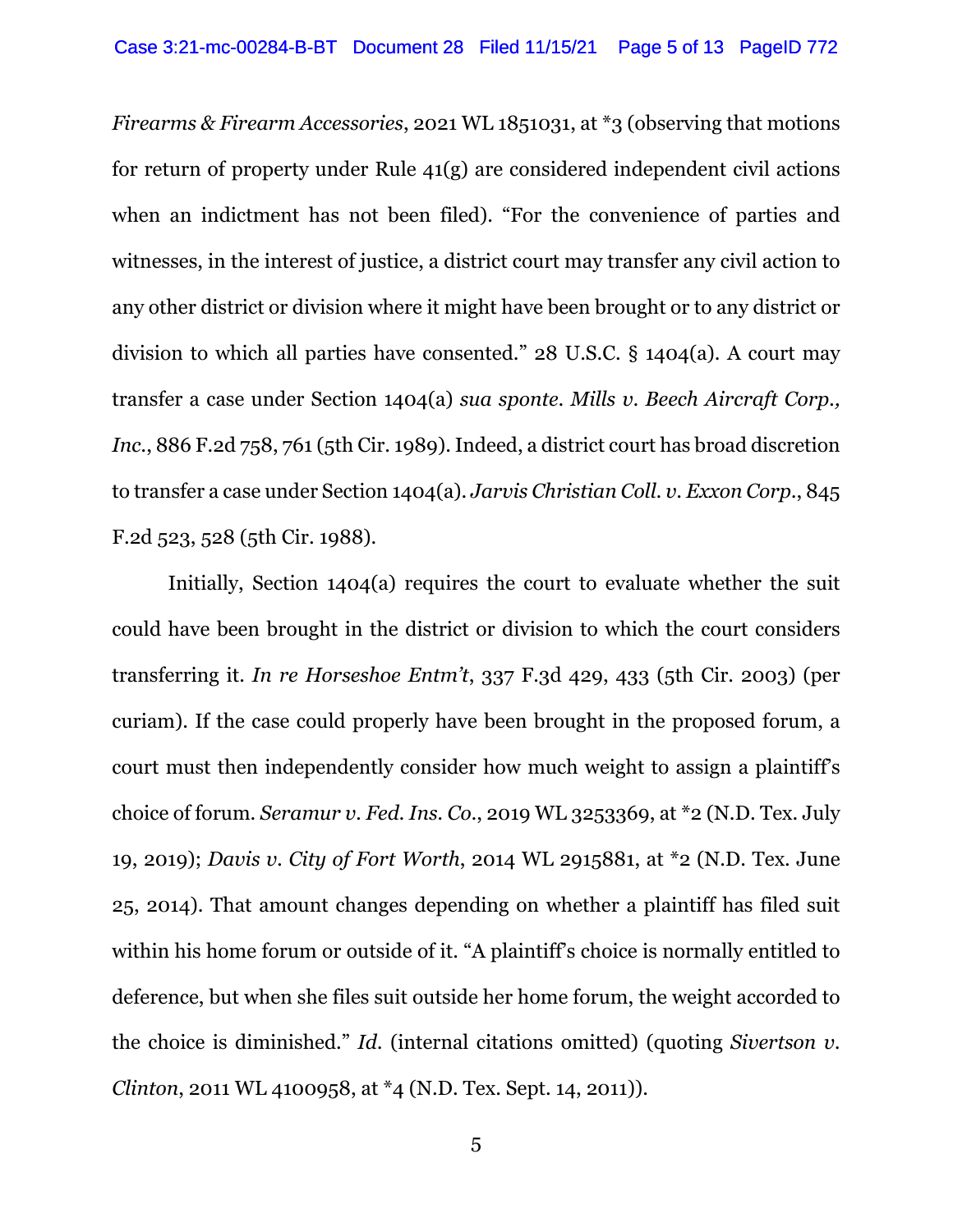Finally, the court must consider certain private and public interest factors to determine whether, on balance, transferring the case would best serve the interests of justice and be more convenient for the parties and witnesses. *In re Volkswagen of Am., Inc.*, 545 F.3d 304, 315 (5th Cir. 2008) (en banc) (*Volkswagen II*). These "factors apply as much to transfers between divisions of the same district as to transfers from one district to another." *In re Radmax, Ltd.*, 720 F.3d 285, 288 (5th Cir. 2013) (per curiam).

The private interest factors that a Court must consider before transferring a case include: "'(1) the relative ease of access to sources of proof; (2) the availability of compulsory process to secure the attendance of witnesses; (3) the cost of attendance for willing witnesses; and (4) all other practical problems that make trial of a case easy, expeditious and inexpensive.'" *Id*. (quoting *In re Volkswagen AG,* 371 F.3d 201, 203 (5th Cir. 2004) (per curiam) (*Volkswagen I*)). And the public interest factors are: "'(1) the administrative difficulties flowing from court congestion; (2) the local interest in having localized interests decided at home; (3) the familiarity of the forum with the law that will govern the case; and (4) the avoidance of unnecessary problems of conflict of laws [or in] the application of foreign law.'" *Id*. (quoting *Volkswagen I*, 371 F.3d at 203). In addition, a court may not transfer a case where doing so only shifts the venue's inconvenience from one party to the other. *Evol, Inc. v. Supplement Servs.*, *LLC*, 2010 WL 972250, at \*1 (N.D. Tex. Feb. 28, 2010), *adopted* 2010 WL 982564 (N.D. Tex. Mar. 16, 2010)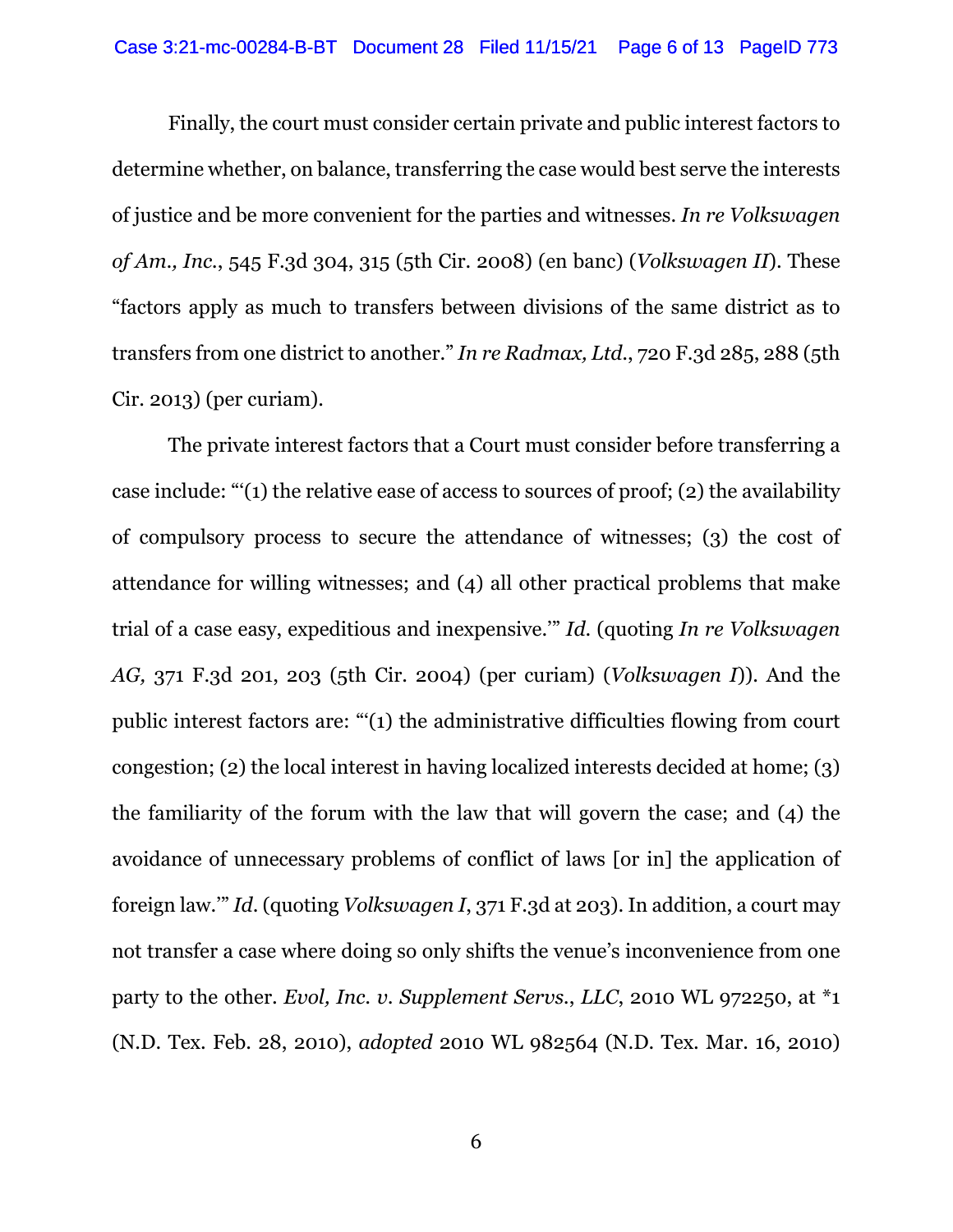(citing *Fowler v. Broussard*, 2001 WL 184237, at \*2 (N.D. Tex. Jan. 22, 2001) (Fitzwater, J.)).

### **Analysis**

### I. UDF could have properly filed its Motion in the Fort Worth Division.

A movant must file a Rule 41(g) motion "in the district where the property was seized." Fed. R. Crim. P. 41(g). The seizure in this case took place at UDF's offices in Grapevine—a city in Tarrant County, Texas, which is in the Fort Worth Division of the Northern District of Texas. 28 U.S.C. § 124(a)(2). Accordingly, UDF could have properly filed its Motion in the Fort Worth Division.

## II. UDF's forum selection is entitled to less deference because the Fort Worth Division is its home forum.

UDF's offices are located in Grapevine, within the Fort Worth division. Accordingly, UDF's home forum is the Fort Worth Division, and its initial forum selection of the Dallas Division is entitled to less deference. *See Davis*, 2014 WL 2915881, at \*2.

## III. Private interest factors weigh in favor of transferring the case to the Fort Worth Division.

The Court finds the private interest factors weigh in favor of transferring the case to the Fort Worth Division. As mentioned above, the private interest factors include: (1) the relative ease of access to sources of proof; (2) the availability of compulsory process to secure the attendance of witnesses; (3) the cost of attendance for willing witnesses; and (4) all other practical problems that make trial of a case easy, expeditious and inexpensive. *Volkswagen II*, 545 F.3d at 315.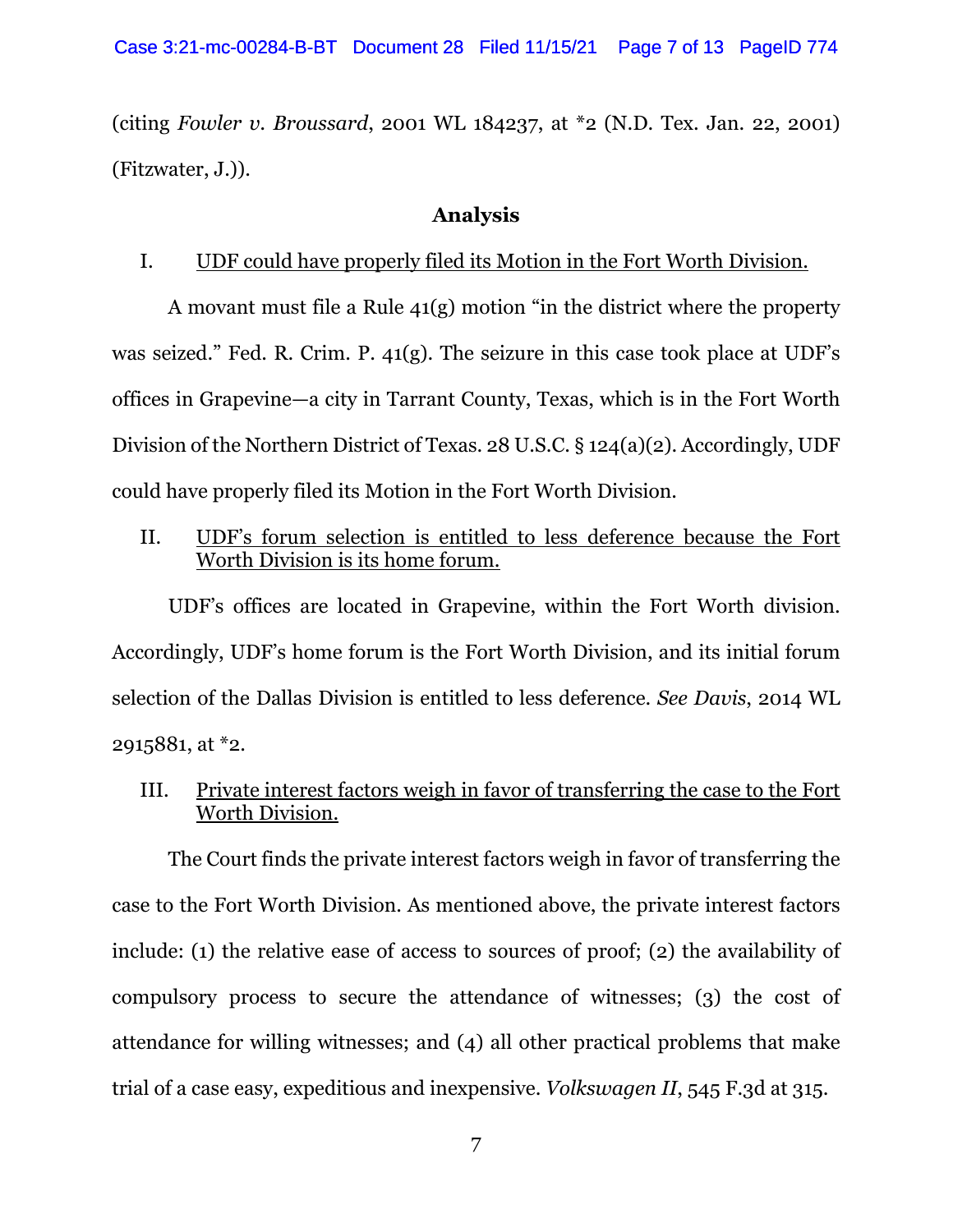The first private interest factor involves "the relative ease of access to sources of proof." The Court finds that this factor is neutral. Both the Dallas and Fort Worth Divisions are similarly situated in terms of sources of proof. While the seized materials are being held within the Dallas Division, Hr'g Tr. 77:24-78:3, UDF's headquarters is within the Fort Worth Division, *id.* at 37:23-38:5, and UDF's executives are awaiting trial in the Fort Worth Division, Gov't's Notice 1 n.1. Moreover, the Dallas and Fort Worth Divisions have roughly equal access to sources of proof because there will not be "any significant inconvenience to the parties if they ha[ve] to transport documents or other evidence" to Fort Worth, as opposed to Dallas. *See Radmax*, 720 F.3d at 288.

The second factor "addresses the availability of compulsory process to secure the attendance of witnesses." The Court finds that this factor is also neutral. Federal Rule of Civil Procedure 45 provides that "[a] subpoena may command a person to attend a trial, hearing, or deposition only . . . within 100 miles of where the person resides, is employed, or regularly transacts business . . . ." Fed. R. Civ. P.  $45(c)(1)(A)$ . Given the relatively small distance between the two divisions, it appears that "[a]ll of the likely witnesses in this case are within the subpoena power of either [division]." *Radmax*, 720 F.3d at 288.

The third factor concerns the cost of attendance for willing witnesses. This factor is neutral as well. As with the first two factors, the short distance between the two courts makes it likely that witnesses would incur similar costs in traveling to either Division.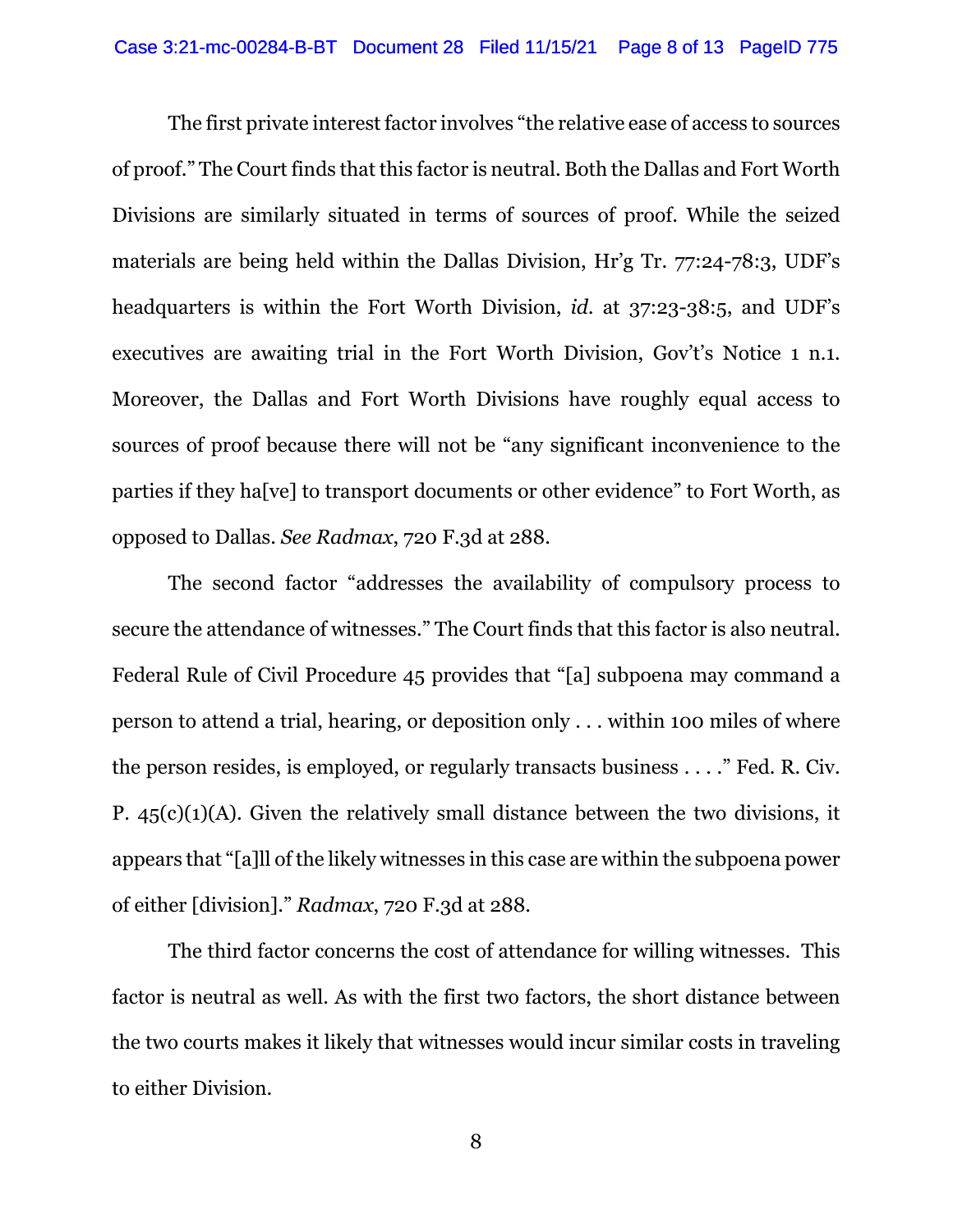The fourth private interest factor concerns "the practical problems that make trial of a case easy, expeditious, and inexpensive." *Pinnacle Label, Inc. v. Spinnaker Coating, LLC*, 2009 WL 3805798, at \*11 (N.D. Tex. Nov. 12, 2009). This factor weighs in favor of transfer. In determining this factor, the Court notes that "the interests of justice will not be served by the maintenance of two suits arising from the same occurrences in two separate district courts." *Devon Energy Prod. Co., L.P. v. GlobalSantaFe S. Am.*, 2007 WL 1341451, at \*8 (S.D. Tex. May 4, 2007). Generally, then, this factor weighs in favor of deciding cases with substantially similar underlying issues in the same court. *See, e.g.*, *Chase v. Andeavor Logistics, L.P.*, 2019 WL 5847879, at \*7 (W.D. Tex. July 9, 2019); *Hinson v. Dorel Juvenile Group, Inc.*, 2016 WL 3192808, at \*3 (E.D. Tex. June 8, 2016); *Howard Acquisitions LLC v. Giannasca New Orleans LLC*, 2009 WL 10684988, at \*5 (E.D. La. Oct. 7, 2009). This remains true in spite of the fact that transfer always results in some "garden-variety delay." *Radmax*, 720 F.3d at 289.

Moreover, pending cases involving the same issue—in this case, the pending criminal trial—are given "paramount consideration" when determining judicial economy. *Cont'l Grain Co. v. Barge FBL-585*, 364 U.S. 19, 26 (1960); *Jarvis*, 845 F.2d at 528. "To permit a situation in which two cases involving precisely the same issues are simultaneously pending in different District Courts leads to the wastefulness of time, energy and money that  $\S$  1404(a) was designed to prevent." *Cont'l Grain*, 364 U.S. at 26. Indeed, the existence of related litigation in a transferee court is a factor that weighs strongly in favor of transfer. *See, e.g.*, *Front*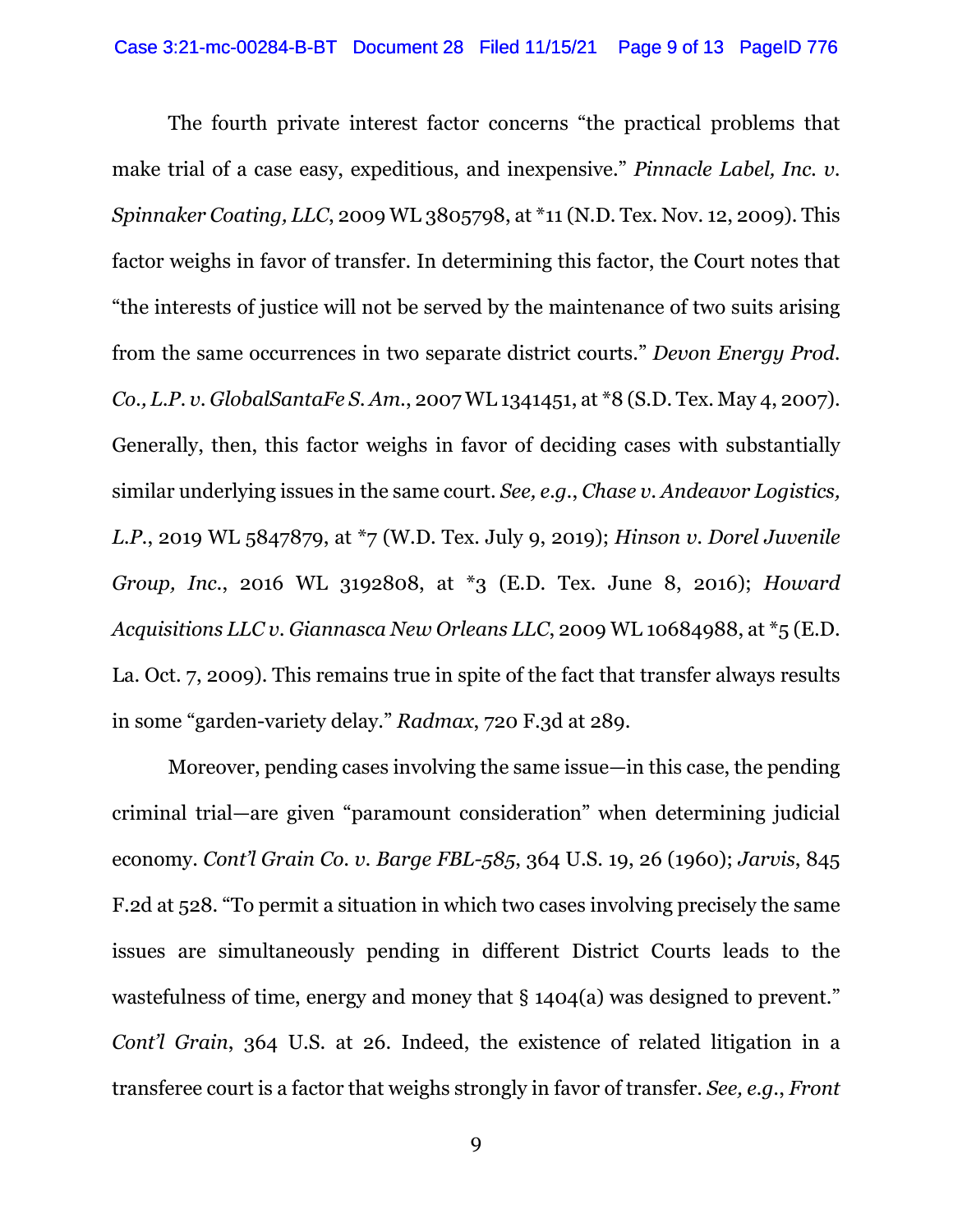*Row Techs., LLC v. MLB Advanced Media, L.P.*, 2012 WL 12044383, at \*2 (N.D. Tex. Dec. 17, 2012) (Kinkeade, J.) ("The existence of related litigation in a transferee court is a factor that strongly supports transfer.") (internal citation omitted); *Ashton v. Knight Transp., Inc.*, 2009 WL 2407829, at \*5 (N.D. Tex. Aug. 6, 2009) (Boyle, J.) ("In order to maximize efficiency, courts may transfer cases for the purposes of consolidating simultaneously pending actions that are based on the same issues.") (internal citations omitted); *Moto Photo, Inc. v. K.J. Broadhurst Enters., Inc., 2003 WL 298799, at*  $*$ 5 (N.D. Tex. Feb. 10, 2003) (Kaplan, J.) ("A transfer in the interest of justice is appropriate where related cases involving the same issues are pending in another court.") (internal quotation marks and citation omitted).

This factor thus weighs heavily in favor of transferring the miscellaneous civil case to the Fort Worth Division. As discussed above, UDF's executives have been indicted and are awaiting trial in the Fort Worth Division. Issues regarding the legality of the 2016 search warrant will bear heavily on that litigation. Indeed, at the hearing regarding UDF's Motion, the government noted that granting UDF's Motion in this case would be "tantamount to suppression" in the related criminal case. Hr'g Tr. 80:6-10. In essence, if the Court in this case orders the government to return all of the items seized to UDF, that will greatly affect the government's ability to prosecute its case against the UDF executives in the Fort Worth Division.

In addition, the landscape of this case, the related criminal case, and the materials at issue are constantly changing. Indeed, in the days after the Court held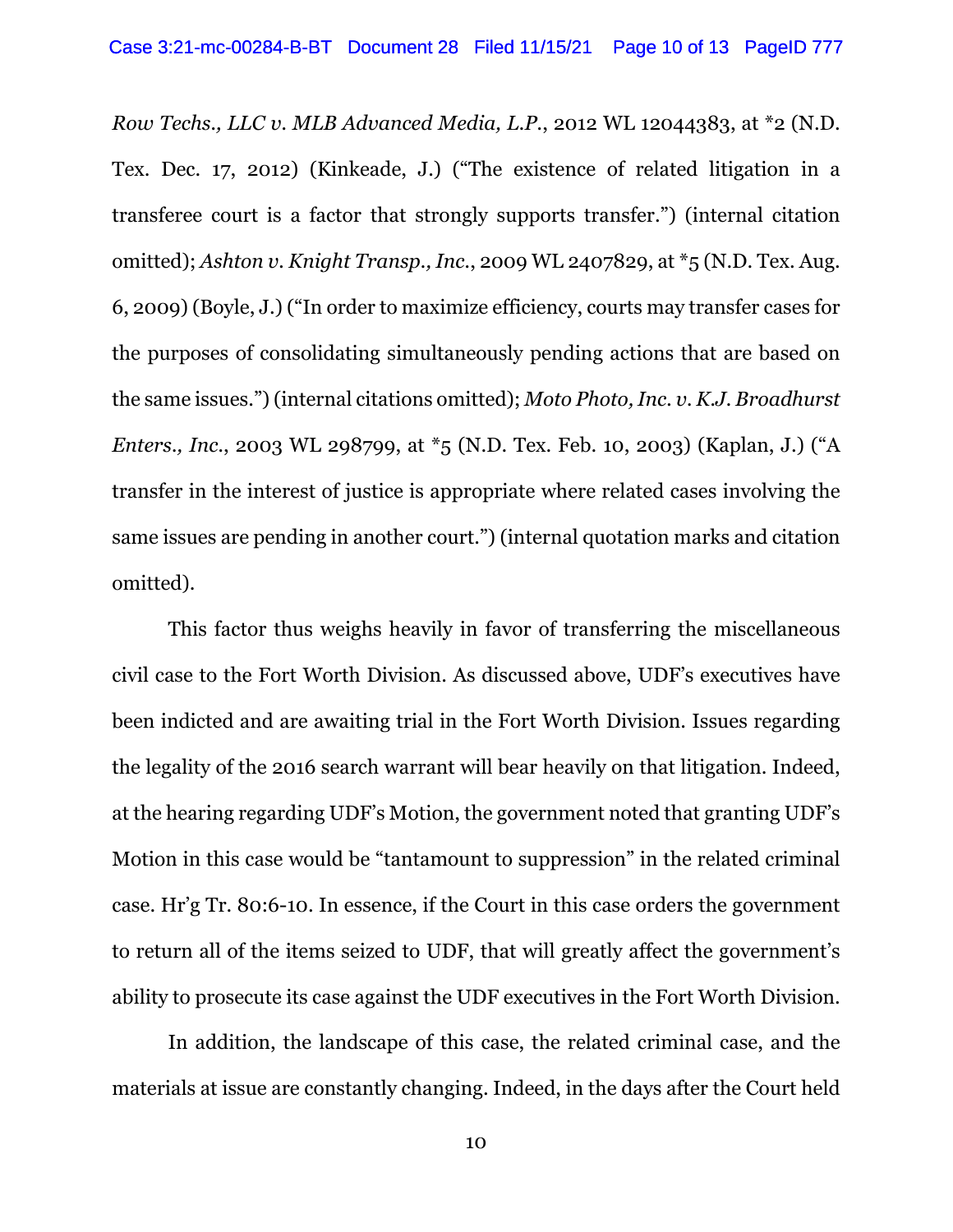the hearing on this Motion, the parties engaged in a new dispute about a particular subset of the seized materials, an allegedly privileged 125 boxes of documents that UDF claims the government must return. *See generally* Movant's Second Supplement (ECF No. 24). In its Supplement informing the Court of this development, UDF makes the argument that the Court "must order immediate return of all materials . . . so that UDF, *and its now-indicted executives*, may continue to timely assert . . . their Constitutional rights." *Id.* at 1-2 (emphasis added). This statement only further clarifies the relatedness of the two cases, the risk of inconsistent rulings, and the fact that a single court overseeing the issues in this case "would avoid wasteful duplication of effort by two courts on essentially the same issues." *Affinity Labs of Tex. v. Elecs. Co., Ltd.*, 968 F. Supp 2d 852, 860 (E.D. Tex. 2013).

# IV. Public interest factors also weigh in favor of transferring the case to the Fort Worth Division.

The Court now considers the public interest factors, which it finds also weigh in favor of transferring the case to the Fort Worth Division. The public interest factors include: (1) the administrative difficulties flowing from court congestion; (2) the local interest in having localized interests decided at home; (3) the familiarity of the forum with the law that will govern the case; and (4) the avoidance of unnecessary problems of conflict of laws or in the application of foreign law. *Volkswagen II*, 545 F.3d at 315.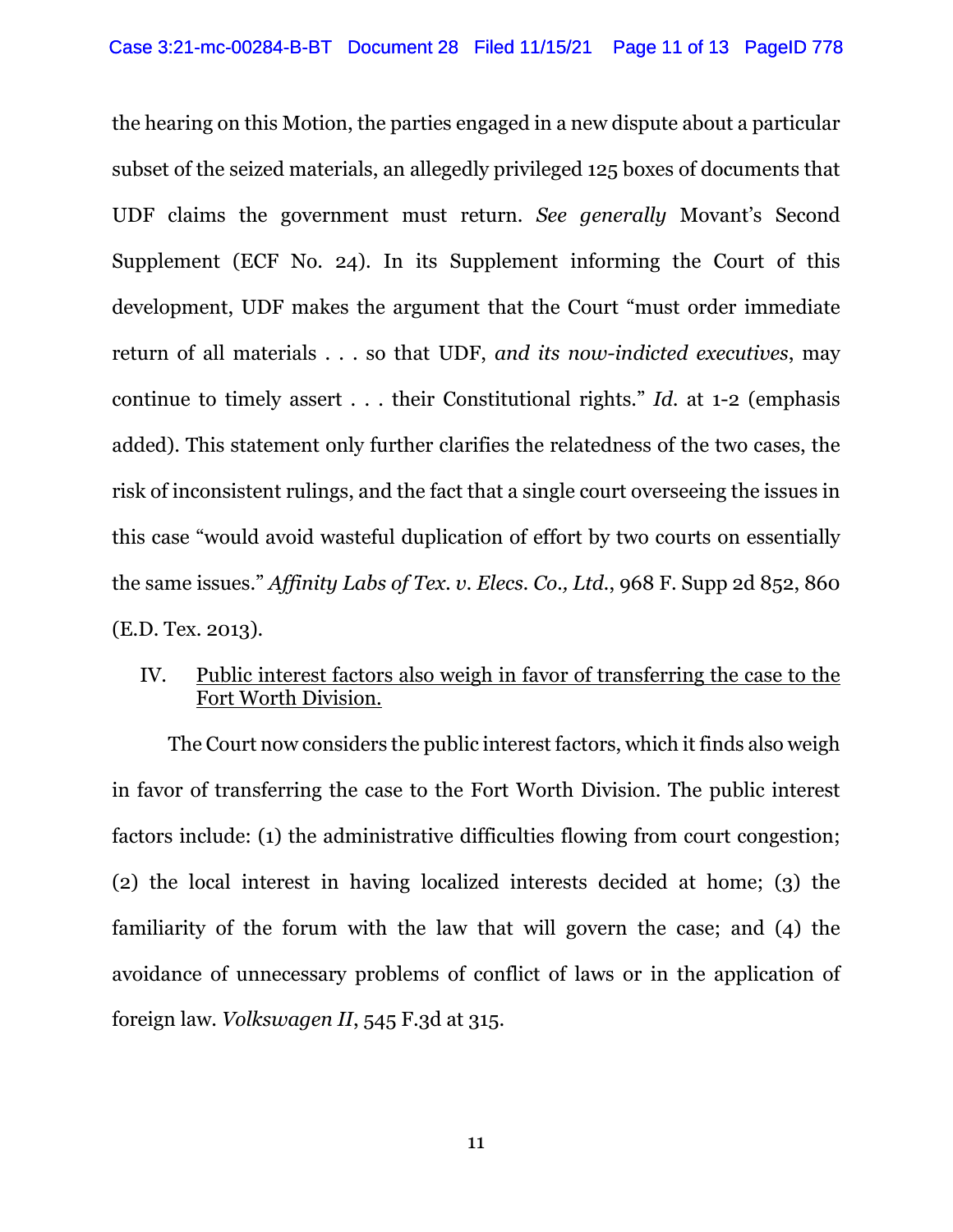The first factor requires the Court to consider the administrative difficulties associated with court congestion in both divisions. The Court finds that this factor is neutral. Administrative difficulties associated with court congestion are present to a similar degree in both divisions.

The second factor considers the lawsuit's local interest. This factor weighs heavily in favor of transfer. UDF is headquartered in Grapevine, a City within the Fort Worth Division. Additionally, the conduct at the root of this dispute—the search of UDF's headquarters—occurred entirely within the Fort Worth division. Indeed, UDF's officers have been indicted and are facing trial in the Fort Wort Division. The citizens of that Division thus have a much greater interest in the outcome of this case than do citizens of the Dallas Division. *See Thomas v. City of Fort Worth, Tex.*, 2008 WL 4225556, at \*2 (N.D. Tex. Sept. 15, 2008) ("The citizens of Dallas County or the Dallas Division have little or no interest in resolving disputes involving a citizen of the City of Granbury and the City of Fort Worth.").

The third and fourth factors involve the familiarity of the forum with the law governing the case and the avoidance of conflict of laws problems or the application of foreign law. Because both the Fort Worth Division and the Dallas Division are in the Northern District of Texas, the Court finds that either forum would be familiar with the law that will govern the case and that transfer would not create a conflict of laws problem. Thus, these factors are both neutral.

In total, then, six of the relevant factors are neutral, two favor transfer, and none favor adjudication within the Dallas Division. The Court's consideration of